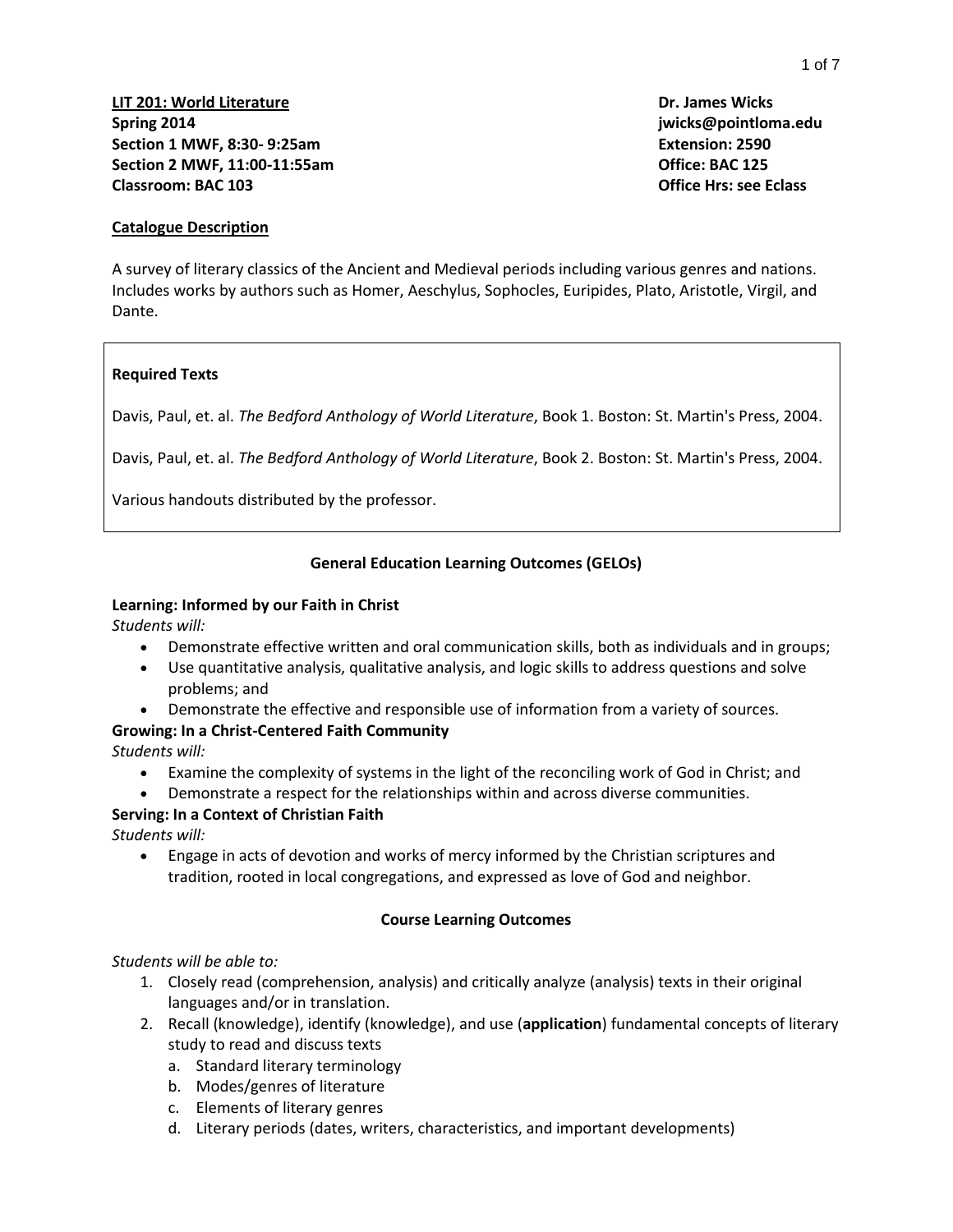- e. Extra-literary research
- 3. Connect (synthesis,) the works with their own lives and with the social, cultural, and historical contexts of the works and their authors.

## **Course Policies and Requirements**

**Attendance:** *Attendance is required. Missing class for other than medical emergencies or excused absences will affect your grade, as per the University Catalog. Repeated tardiness or leaving class will also lower your grade*. The LJML department statement reads: "Regular and punctual attendance at all classes is considered essential to optimum academic achievement. If the student is absent from more than 10 percent of class meetings, the faculty member has the option of filing a written report which may result in de-enrollment. If the absences exceed 20 percent, the student may be de-enrolled without notice. If the date of de-enrollment is past the last date to withdraw from a class, the student will be assigned a grade of W or WF consistent with university policy in the grading section of the catalog. See Academic Policies in the undergrad student catalog."

**Class Preparation:** All assignments must be completed prior to the assigned due date and time. Some assignments will be discussed in class while others will be completed individually but not discussed.

**Class Participation:** *Regular* contributions to class discussion are expected, including but not restricted to discussions of weekly readings, related experiential exercises, and open dialogue. Despite the size of the class, I want everyone to feel compelled to share their thoughts on assigned readings. Enthusiastic and responsible participation in assigned group projects (in-class and outside of class) is expected of all.

**Late Paper Policy:** Hand in your assignment in on time. Otherwise, a late submission will be penalized: 1st) by a 1/3 drop of a grade on the due date if submitted after the class has started, 2nd) by a letter grade if submitted after class on the due date or delivered outside of class on the due date, and 3rd) by an additional letter grade for each day late following the assignment due date. Unless pre-arranged, assignments more than a week late will not be graded.

**E-Mail:** Please use e-mail for simple, logistical questions or clarifications. Write: "LIT 201" in the subject line. Allow 24 hours/ 1 business day for a reply.

**Cell phones and computers:** may be used for classroom related activities. No texting.

**Public Discourse:** Much of the work we will do in this class is cooperative, by nature of the class discussions and general feedback given to written work and/projects; thus you should think of all your writing and speaking for and in class as public, not private, discourse. By continuing in this class, you acknowledge that your work will be viewed by others in the class.

**Inclusive Language:** *Because the Literature, Journalism, and Modern Language department recognizes the power of language, all public language used in this course, including written and spoken discourse, will be inclusive. This standard is outlined by all major academic style guides, including MLA, APA, and Chicago, and is the norm in university-level work.* These academic style guides provide background information and good examples of how to maintain non-sexist language use in your writing.

**Academic Accommodations and Academic Honesty/ Policy on Plagiarism** [http://catalog.pointloma.edu/content.php?catoid=10&navoid=1000#Academic\\_Honesty](http://catalog.pointloma.edu/content.php?catoid=10&navoid=1000#Academic_Honesty)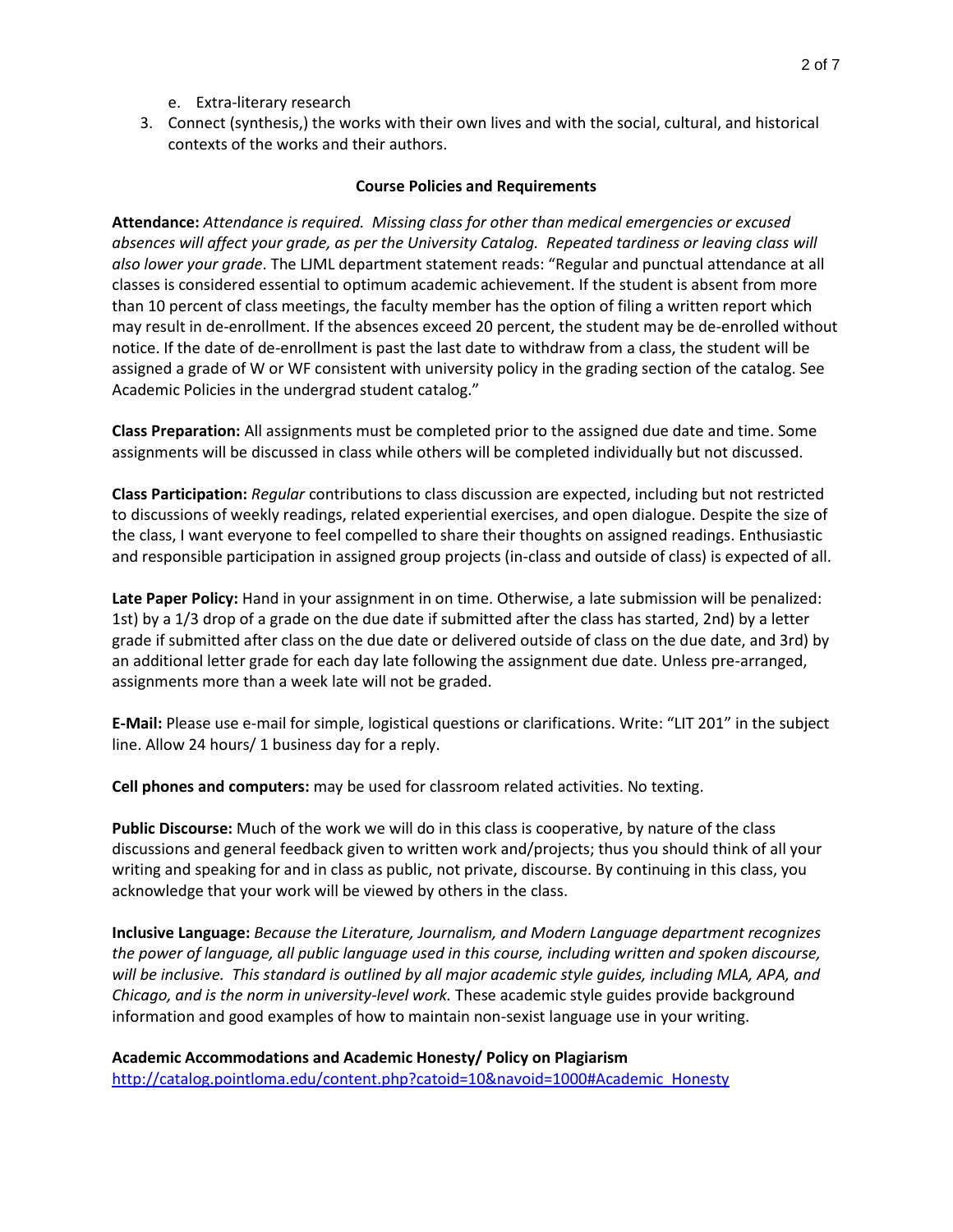# **Eclass**

You may have heard that PLNU is piloting a new LMS (Canvas). This LMS will only be used in some courses. For this course, you will be logging into **Eclass** to access our online materials. To do so:

- 1. Please use **Firefox** as your browser.
- 2. Go to [https://eclass.pointloma.edu.](https://eclass.pointloma.edu/)
- 3. Create a shortcut or bookmark to this site.
- 4. Log in with your PLNU username and password.

**Final Examination:** *The published time for the final examination is one of the considerations when enrolling for a course. Students are expected to arrange their personal affairs to fit the examination schedule.* The official statement reads: "Successful completion of this class requires taking the final examination on its scheduled day. The final examination schedule is posted on the Class Schedules site. No requests for early examinations or alternative days will be approved. In the rare case that a student is scheduled for more than three (3) final examinations on the same day, the student is authorized to contact each professor in order to work out an alternate time for one of those examinations. Department chairs/school deans and college deans need not be involved in the process of making this *schedule.*

## **Grading Scale**

| 94-100 | А  |
|--------|----|
| 90-93  | А- |
| 88-89  | B+ |
| 84-87  | B  |
| 80-83  | B- |
| 78-79  | C+ |
| 74-77  | C  |
| 70-73  | C- |
| 60-69  | D  |
| 0-59   | F  |

### **Grading**

- 20% class participation: 5% contribute to class discussions and complete unannounced assignments 5% class presentation (small group assignment) 10% one short film adaptation of text (small group assignment) 10% quizzes (11 total, top 10 scores count for grade) 10% expository paragraphs (1 page in length; 4 total) 10% reflection papers (1 page in length, 5 total) 10% theme analysis essay (2 pages in length, 1 total) 10% midterm exam 10% bibliography project
- 20% final exam

## **Assignment Descriptions**

**Paper Format**: *An MLA formatted template is available for you to use in Eclass.* Papers must be written in MLA Style. Papers must be stapled, typed and double-spaced. Submit assignments in black ink on 8.5"x11" white paper. Use a non-decorative 12-point font, such as Times New Roman, and use 1" margins, .75" at the bottom. Do not include title pages. Include page numbers. Use the MLA website or current MLA style guide for style, grammar, format and citation issues.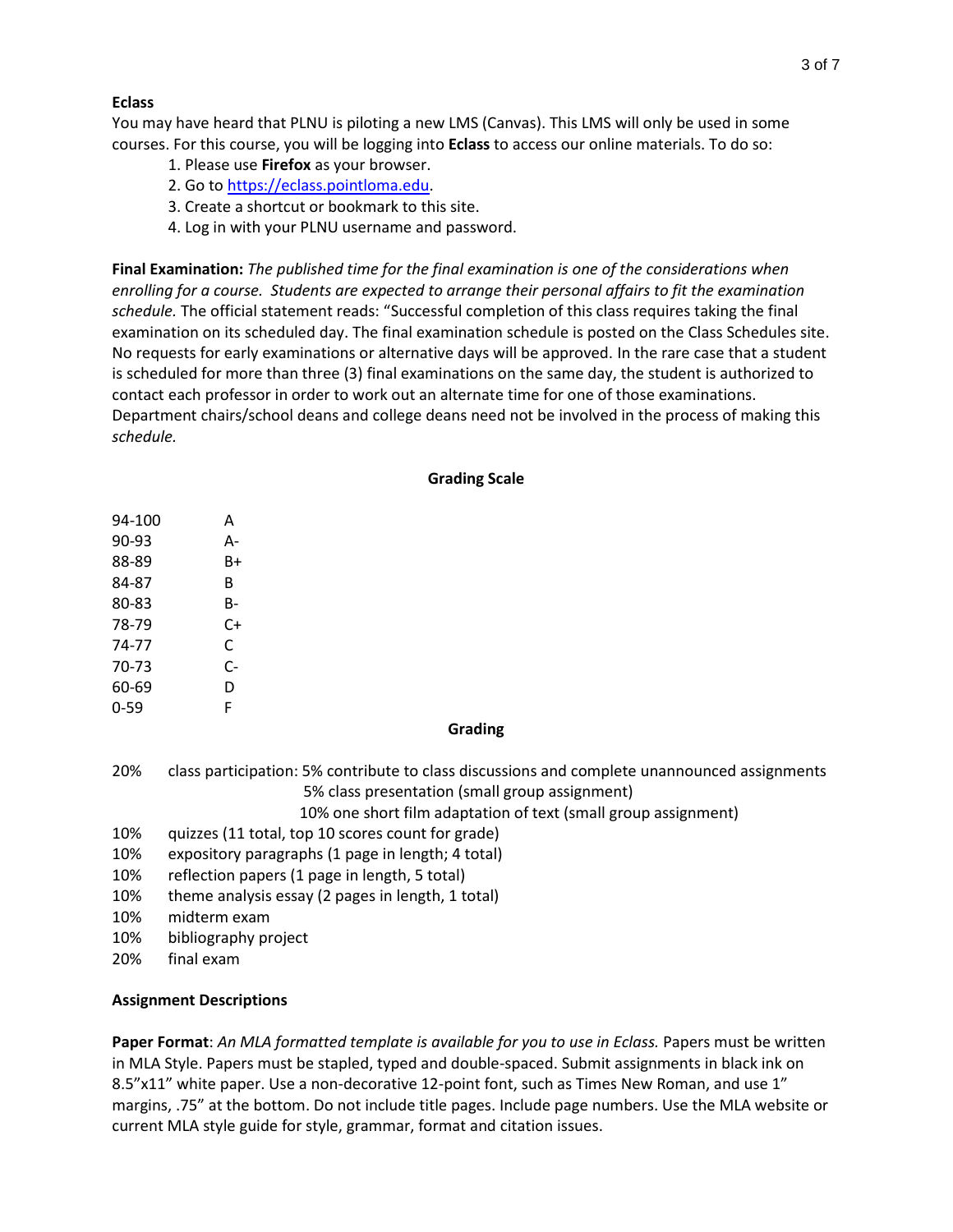### **Lead Group Discussion**

*Objective***:** Lead a class presentation/ discussion of the assigned reading for the first 25 minutes of class. The presentation must include a film adaptation (see below), and each group member is expected to participate in order to receive full credit.

*Form:* To be determined by group. Creativity is encouraged.

### **Film Adaptation – Part of the Group Discussion Assignment**

*Objective*: Produce a 6-8 minute (length strictly enforced) short film based on an approved selection of the course readings. Each group member is expected to participate in order to receive full credit. *Requirement for grade*: 1) Film Adaptation Summary, 1- 2 full pages.

*Form:* Digital file (ideally including image, noise, text, music, and dialogue) delivered to the professor.

## **Expository Paragraphs (4 total)**

*Objective:* Write a one page, one paragraph argument *on a narrowly defined thesis* based on your assessment of the readings. Expository Paragraph prompts will be provided in-class during the class session before the Expository Paragraph is due. (For example, the prompt for "Expository Paragraph 1," due on Friday 1/17, will be provided in class on Wednesday 1/15.)

**Form:** 1 page. Page limit strictly enforced. No outside sources.

### **Reflection Papers (5 total)**

**Objective:** Write a one page reflection on the reading assigned the day the reflection is due. (For example, "Reflection Paper 1" is due on Wednesday 1/29, so the reflection will be on *The Iliad*, pages 381-420, Books 22 and 24.)

**Form:** 1 page. Page limit strictly enforced. No outside sources.

### **Theme Analysis Essay**

*Objective:* Write an academic argument *on one narrowly defined topic* based on your assessment of the readings. See Theme Analysis Essay guidelines on Eclass.

**Form:** 2 pages. Page limit strictly enforced. No outside sources.

### **Midterm and Final Examinations**

*Objective:* Use relevant examples from the lectures, readings, and films to respond to questions that take into account the content of the course.

*Form:* In-class, closed-note/book examinations include fill in the blank, matching, short answer, and essay questions.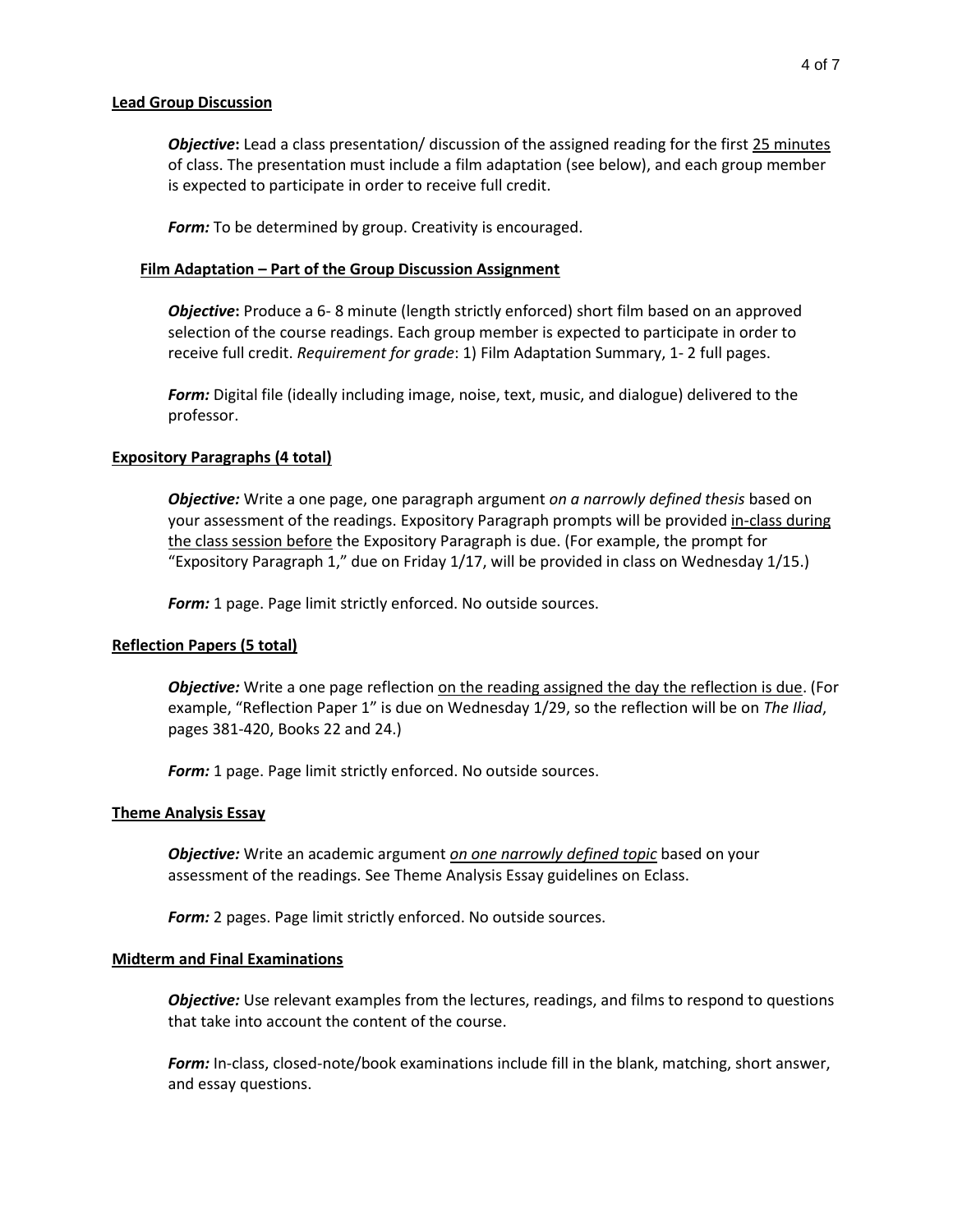## **Bibliography Project**

*Objective:* Write a preliminary conclusion -- what you expect or hope to find in your research -based on (*choose one*) your assessment of a fictional character, theme analysis, author, or the historical context located in one of our assigned readings. Your preliminary conclusion will be written as one developed paragraph, ½ page of text, containing the rationale for your preliminary conclusion. Your preliminary conclusion will be followed by an annotated bibliography, in MLA format, written according to the rhetorical précise model. *Requirement for grade*: 1) Bibliography Proposal, 1 page; 2) topic approval by the professor.

*Form:* 3-4 pages. MLA style. Refer to rhetorical précise handout. Minimum 6 sources. No online sources. Photocopy the first page of each source. Staple photocopied pages to your annotated bibliography.

# **Evaluation of Papers and Quiz/ Exam/ Essay Questions**

The following questions will be considered when papers are evaluated and graded. All questions may not be relevant to each assignment.

- Does the paper fulfill the assignment objective?
- Does the paper make an argument?
- Is the claim clear and plausible? Is it stated and contextualized effectively?
- Is there sufficient and relevant evidence to ground the claim?
- Does the paper effectively select and use material from the course readings to support and validate the analysis? Does it summarize, paraphrase, and quote effectively?
- Does the paper use all relevant details from the readings both to support the claim and to provide a context for the case being made? Does it ignore material that should be taken into account?
- Does the paper demonstrate an awareness of how the argument being proposed fits into the larger set of claims made about the topic in our course readings?
- Does the paper work through the complexities of the material (as opposed to oversimplifying or overgeneralizing)?
- Is the paper well organized?
- Does it cite material from the sources using MLA documentation style?
- Are there sentence structure problems or grammatical errors that interfere with the meaning?

# **Evaluation Standards**

• An "A" essay demonstrates excellent work. It has something to say and says it well. It develops its argument clearly and consistently, demonstrating a complex understanding of the assignment, and does so using varied sentence structure. It often rises above other essays with particular instances of creative or analytical sophistication. There may be only minor and/or occasional grammatical errors.

• A "B" essay demonstrates good work. It establishes a clear claim and pursues it consistently, demonstrating a good understanding of the assignment. There may be some mechanical difficulties, but not so many as to impair the clear development of the main argument. While a "B" essay is in many ways successful, it lacks the originality and/or sophistication of an "A" essay.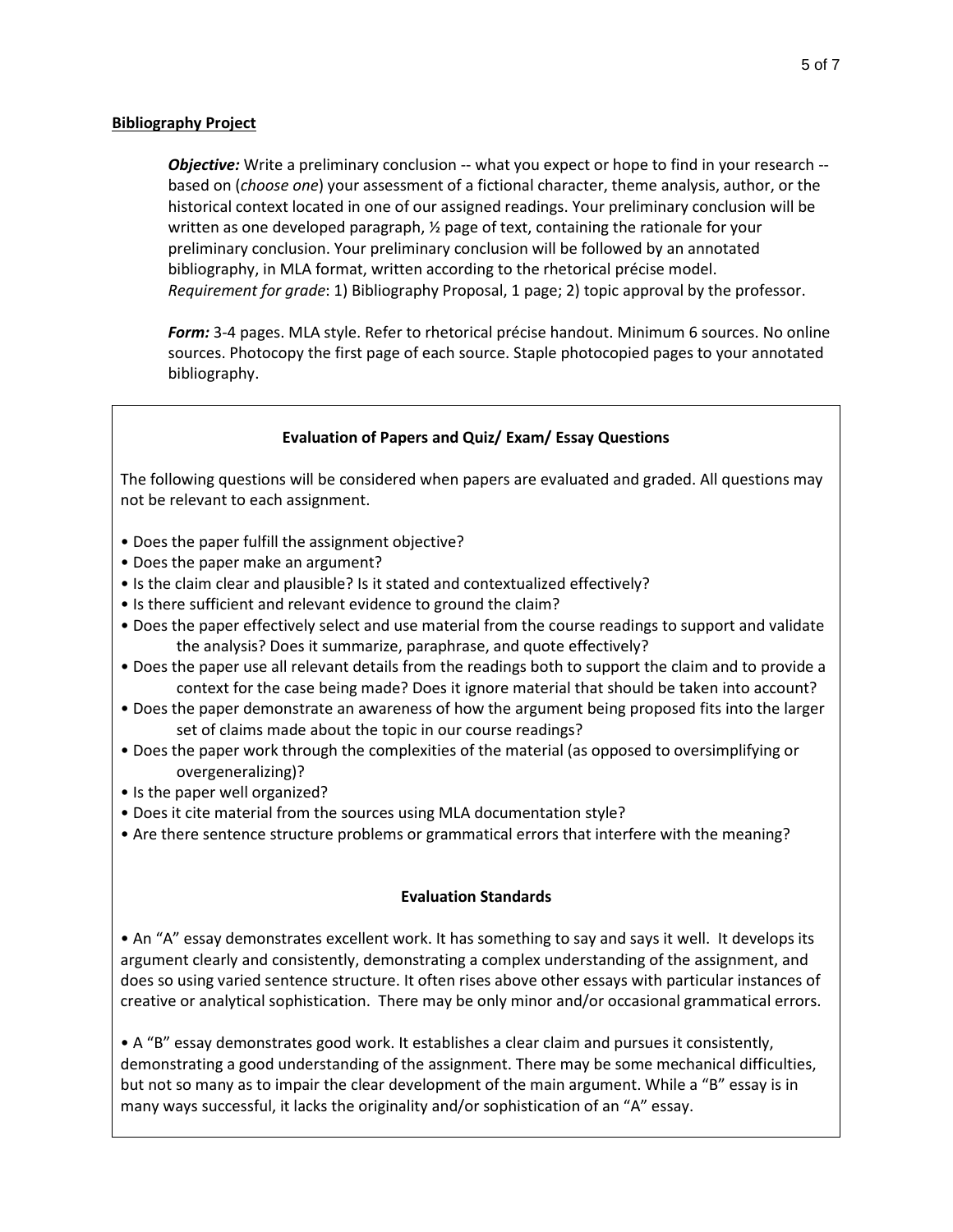• A "C" essay demonstrates adequate work. It establishes an adequate grasp of the assignment and argues a central claim. In addition, the argument may rely on unsupported generalizations or insufficiently developed ideas. It may also contain grammatical errors.

• Work that earns a grade of "D" or "F" is often characterized by the following problems: it fails to demonstrate an adequate understanding of the assignment; it fails to articulate an adequate argument; and/or it contains significant grammatical problems.

| <b>Week</b>                      | <b>Date</b> | <b>Schedule</b>                                     | <b>Assignment Due</b>     |  |  |
|----------------------------------|-------------|-----------------------------------------------------|---------------------------|--|--|
|                                  | 1/14        | T Introduction                                      |                           |  |  |
| $\mathbf{1}$                     | 1/15        | W Epic of Gilgamesh, 55-74                          |                           |  |  |
|                                  | 1/17        | F Quiz, Epic of Gilgamesh, 75-91                    | F: Expository Paragraph 1 |  |  |
|                                  | 1/20        | M Martin Luther King Jr. Day (no class)             |                           |  |  |
| $\overline{2}$                   | 1/22        | W The Iliad, 277-308, Book 1                        |                           |  |  |
|                                  | 1/24        | F The Iliad, 308-344, from Books 6, 8, and 9        | F: Group 1 Discussion     |  |  |
|                                  | 1/27        | M Quiz, The Iliad, 344-380, from Books 16 and 18    |                           |  |  |
| 3                                | 1/29        | W The Iliad, 381-420, Books 22 and 24               | W: Reflection Paper 1     |  |  |
|                                  | 1/31        | F Quiz, The Odyssey, 421-459, Books 1-3             |                           |  |  |
|                                  | 2/3         | M The Odyssey, 459-494, Books 4-5                   |                           |  |  |
| $\overline{\mathbf{4}}$          | 2/5         | W The Odyssey, 529-560, Books 9-10                  | W: Group 2 Discussion     |  |  |
|                                  | 2/7         | F Quiz, The Odyssey, 560-593, Books 11-12           | F: Reflection Paper 2     |  |  |
|                                  | 2/10        | M The Odyssey, 593-607, 654-674, Books 13,17        |                           |  |  |
| 5                                | 2/12        | W The Odyssey, 687-704, 716-729 Books 19, 21        |                           |  |  |
|                                  | 2/14        | F The Odyssey, 729-768, Books 22-24                 | F: Expository Paragraph 2 |  |  |
|                                  | 2/17        | M The Life of Buddha, 1543-1559; Confucius,         |                           |  |  |
| $\boldsymbol{6}$                 |             | 1591-1601; Mencius 239-241, 1526-1528               |                           |  |  |
|                                  | 2/19        | W Laozi, 1601-1610, Zhuangzi, 1611-1621             | W: Group 3 Discussion     |  |  |
|                                  | 2/21        | F Quiz, Sappho 791-798                              | F: Expository Paragraph 3 |  |  |
|                                  | 2/24        | M Agamemnon, 798-830                                |                           |  |  |
| $\overline{\mathbf{z}}$          | 2/26        | W Agamemnon, 830-857                                | W: Group 4 Discussion     |  |  |
|                                  | 2/28        | F Quiz, Antigone, 891-898, 952-973                  |                           |  |  |
|                                  | 3/3         | M Antigone, 973-998                                 |                           |  |  |
| 8                                | 3/5         | W Plato, 1083-1116                                  | W: Reflection Paper 3     |  |  |
|                                  | 3/7         | F Midterm Exam                                      |                           |  |  |
|                                  |             |                                                     |                           |  |  |
| <b>Spring Break, March 10-14</b> |             |                                                     |                           |  |  |
|                                  | 3/17        | M Aristotle, 1149-1155, The Aeneid, 1174-1195       |                           |  |  |
| 9                                | 3/19        | W Quiz, The Aeneid, 1195-1215                       | W: Reflection Paper 4     |  |  |
|                                  | 3/21        | F The Aeneid, 1215-1240                             | F: Theme Analysis Essay   |  |  |
|                                  | 3/24        | M The Aeneid, 1240-1265                             | M: Group 5 Discussion     |  |  |
| 10                               | 3/26        | W Quiz, St. Augustine, 64-85                        |                           |  |  |
|                                  | 3/28        | F St. Augustine, 85-96; The Qur'an, 97-113, 125-129 |                           |  |  |

# **Course Schedule** *Subject to Change*